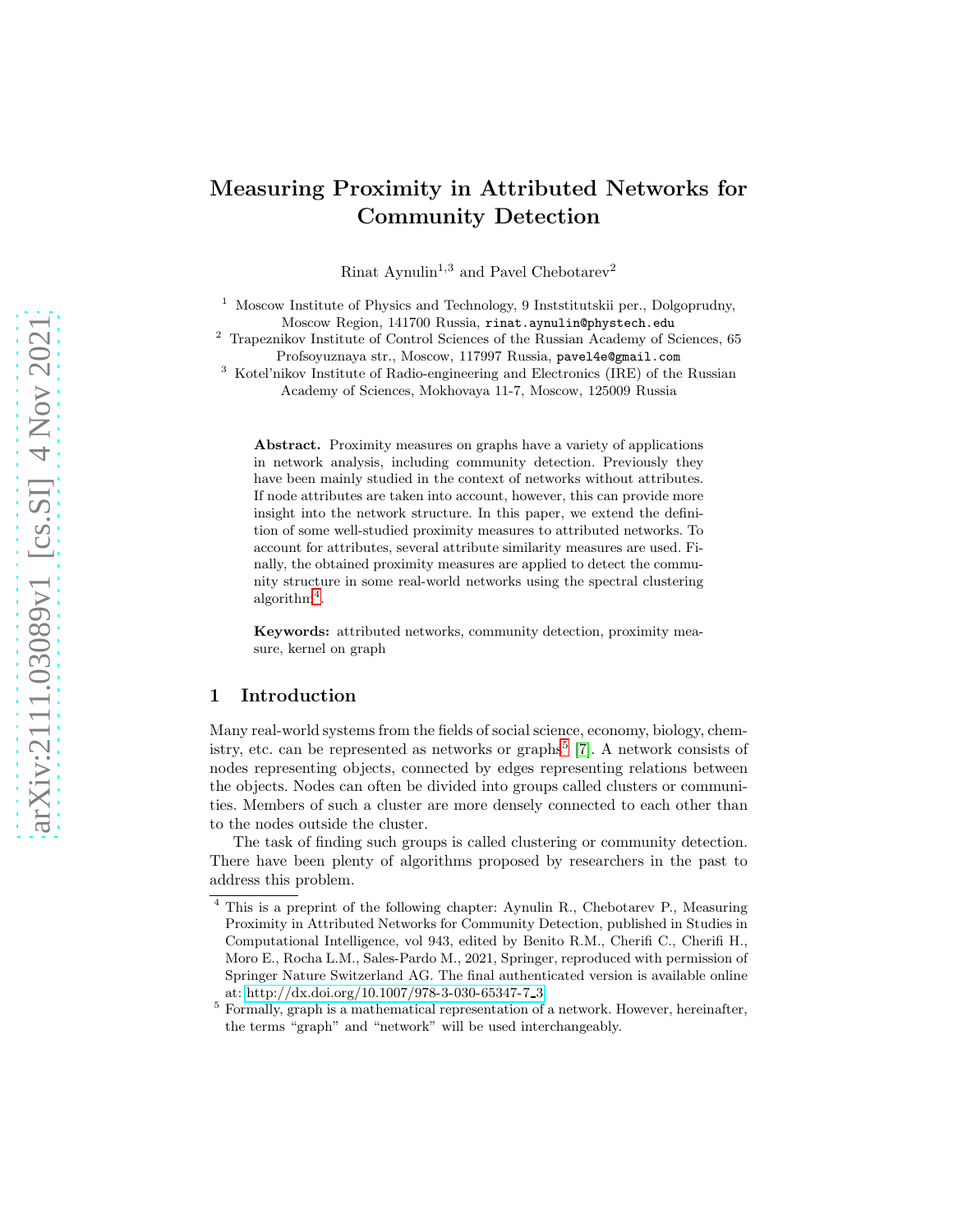Some of the community detection algorithms require the introduction of distance or proximity measure on the set of graph nodes: a function, which shows, respectively, the distance or proximity (similarity) between a pair of nodes. Only the shortest path distance had been studied for a long time. Nowadays, we have a surprising variety of measures on the set of graph nodes [\[9,](#page-9-1) Chapter 15]. Some of the proximity measures can be defined as kernels on graphs, i.e., symmetric positive semidefinite matrices [\[1\]](#page-9-2).

Previously, kernels have been applied mainly to analyze networks without attributes. However, in many networks, nodes are associated with attributes that describe them in some way. Thereby, multiple dimensions of information can be available: a structural dimension representing relations between objects, a compositional dimension describing attributes of particular objects, and an affiliation dimension representing the community structure [\[3\]](#page-9-3). Combining information about relations between nodes and their attributes provides a deeper understanding of the network structure.

Many methods for community detection in attributed networks have been proposed recently. Surveys [\[3,](#page-9-3)[6\]](#page-9-4) describe existing approaches to this problem. We provide some information on this in Section [2.](#page-1-0) However, kernel-based clustering, as already noted, has not yet been applied to attributed networks.

In this paper, we extend the definition of a number of previously defined proximity measures to the case of networks with node attributes. Several similarity measures on attributes are used for this purpose. Then, we apply the obtained proximity measures to the problem of community detection in several real-world datasets.

According to the results of our experiments, taking both node attributes and node relations into account can improve the efficiency of clustering in comparison with clustering based on attributes only or on structural data only. Also, the most effective attribute similarity measures in our experiments are the Cosine Similarity and Extended Jaccard Similarity.

# <span id="page-1-0"></span>2 Related Work

This section is divided into two parts. In the first one, we provide a quick overview of papers where various measures on the set of graph nodes are discussed. Then, we introduce a few studies focused on community detection in attributed networks.

For a long time, only the shortest path distance has been widely used [\[10\]](#page-9-5). [\[9,](#page-9-1) Chapter 15] provides a survey of dozens of measures that have been proposed in various studies in the last decades. Among them there are inspired by physics Resistance (also known as Electric) measure [\[30\]](#page-10-0), logarithmic Walk measure discussed in [\[5\]](#page-9-6), the Forest measure related to Resistance [\[4\]](#page-9-7), and many others.

In [\[1\]](#page-9-2), the authors analytically study properties of various proximity mea-sures<sup>[6](#page-1-1)</sup> and kernels on graphs, including Walk, Communicability, Heat, PageR-

<span id="page-1-1"></span> $6$  Here, we use the term "proximity measure" in a broaded sense and, unlike [\[1\]](#page-9-2), do not require a proximity measure to satisfy the triangle inequality for proximities.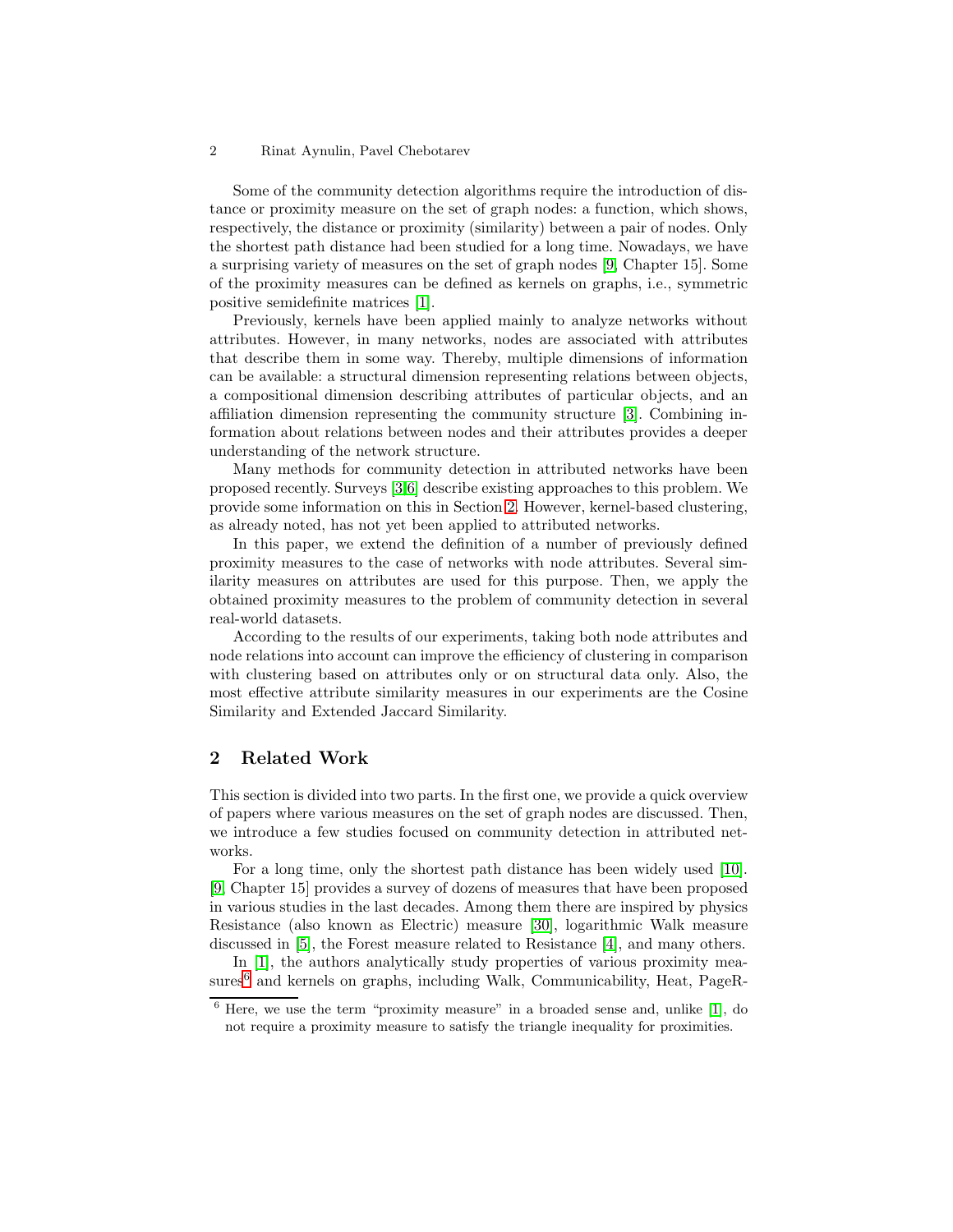ank, and several logarithmic measures. Then, these measures are compared in the context of spectral clustering on the stochastic block model. [\[12\]](#page-9-8) provides a survey and numerical comparison of nine kernels on graphs in application to link prediction and clustering problems.

In [\[32\]](#page-10-1), the authors numerically study the efficiency of the Corrected Commute-Time, Free Energy, Logarithmic Forest, Randomized Shortest-Path, Sigmoid Commute-Time, and Shortest-Path measures in experiments with 15 real-world datasets. In [\[16,](#page-10-2)[2\]](#page-9-9) it was proposed to improve the efficiency of some existing proximity measures by applying simple mathematical functions like logarithm to them.

Classically, community detection algorithms used either structure informa-tion (see, e.g., [\[14\]](#page-10-3)) or information about node attributes (e.g., [\[17\]](#page-10-4)). Recently, the idea of detecting communities based both on the structure and attribute data has attracted a lot of attention. Taking into account that it is possible to consider also edge attributes, we will focus on the attributes of nodes.

In [\[36\]](#page-11-0), the authors proposed the SA-Clustering algorithm. The idea of the algorithm is the following: first, an attribute node is created for each value of each attribute. An attribute edge is drawn between the "real" node and attribute node if the node has the value of the attribute specified in the attribute node. The random walk model then is used to estimate the distance between nodes. Communities are determined using the k-medoids method.

The CODICIL method is presented in [\[28\]](#page-10-5). This method adds content edges as a supplement to structure edges. The presence of a content edge between two nodes means the similarity of the node attributes. Then, the graph with content edges is clustered using the Metis and Multi-level Regularized Markov Clustering algorithms.

Reference [\[25\]](#page-10-6) proposes the method for community detection in attributed networks based on weight modification. For every existing edge, the weight of the edge is assigned to the matching coefficient between the nodes. This coefficient equals to the number of attribute values the nodes have in common. The network with modified edges is clustered using the Karger's Min-Cut, MajorClust, and Spectral algorithms. In [\[35\]](#page-11-1), the CESNA method is proposed. This method assumes the attributed networks to be generated by a probabilistic model. Communities are detected using maximum-likelihood estimation on this model.

For a more detailed review of recently proposed methods for community detection in attributed networks, see [\[3](#page-9-3)[,6\]](#page-9-4).

# 3 Background and Preliminaries

## 3.1 Definitions

Let  $G = (V, E, F)$  be an undirected weighted attributed graph with the set of nodes V ( $|V| = n$ ), the set of edges E ( $|E| = m$ ), and the tuple of attribute (or feature) vectors  $F$ . Each of the  $n$  nodes is associated with  $d$  attributes, so  $F = (\mathbf{f}_1, ..., \mathbf{f}_n)$ , where  $\mathbf{f}_i \in \mathbb{R}^d$ . In the experiments, we will consider networks with binary attributes.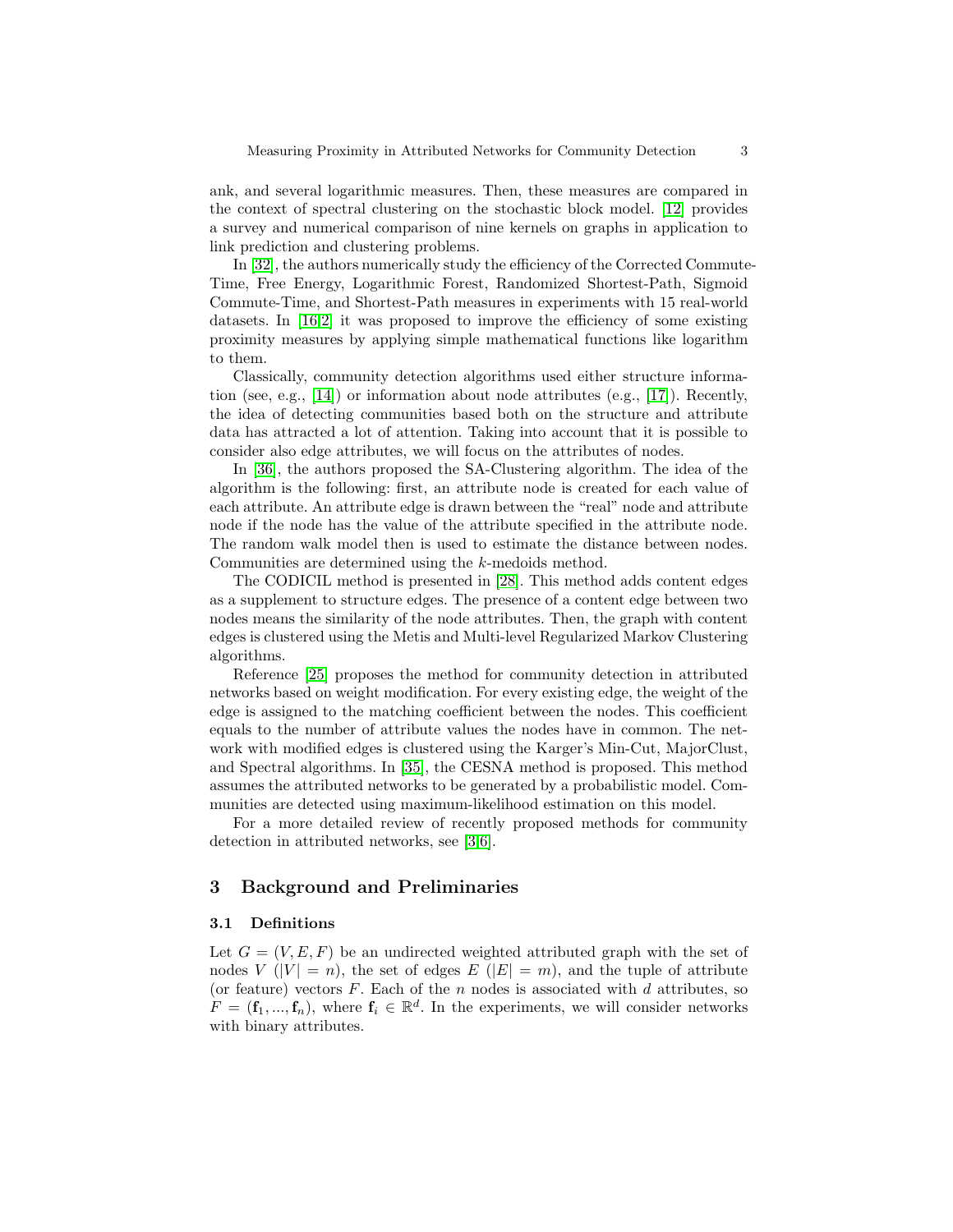The *adjacency matrix* A of the graph is a square matrix with elements  $a_{ij}$ equal to the weight of edge  $(i, j)$  if node i is connected to node j and equal to zero otherwise. In some applications, each edge can also be associated with a positive value  $c_{ij}$ , which is the cost of following this edge. If cost does not appear naturally, it can be defined as  $c_{ij} = \frac{1}{a_{ij}}$ . The *cost matrix C* contains costs of all the edges.

The degree of a node is the sum of the weights of the edges linked to the node. The diagonal *degree matrix*  $D = \text{diag}(A \cdot \mathbf{1})$  shows degrees of all the nodes in the graph  $(\mathbf{1} = (1, ..., 1)^T)$ . Given A and D, the Laplacian matrix is defined as  $L = D - A$ , and the *Markov matrix* is  $P = D^{-1}A$ .

A measure on the set of graph nodes is a function  $\kappa$  that characterizes proximity or similarity between the pairs of graph nodes. A kernel on graph is a similarity measure that has a Gram matrix (symmetric positive semidefinite matrix) representation K. Given K, the corresponding distance matrix  $\Delta$  can be obtained from the equation

<span id="page-3-0"></span>
$$
K = -\frac{1}{2}H\Delta H,\tag{1}
$$

where  $H = I - \frac{1}{n} \mathbf{1} \cdot \mathbf{1}^T$ .

For more details about graph measures and kernels, we refer to [\[1\]](#page-9-2).

## 3.2 Community Detection Algorithms

**k-means.** The k-means algorithm [\[23\]](#page-10-7) is used in this study for community detection based on the attribute information.

Spectral. In this paper, we use the variation of the Spectral algorithm pre-sented by Shi and Malik in [\[31\]](#page-10-8). The approach is based on applying the  $k$ -means algorithm to the eigenvectors of the Laplacian matrix of the graph. For a detailed review of the mathematics behind the Spectral algorithm, we refer to the tutorial by Ulrike von Luxburg [\[21\]](#page-10-9).

#### <span id="page-3-1"></span>3.3 Measures

In this study, we consider five measures which have shown a good efficiency in [\[1,](#page-9-2)[32\]](#page-10-1).

**Communicability.**  $K^{\text{C}} = \sum_{n=0}^{\infty} \frac{\alpha^n A^n}{n!} = \exp(\alpha A), \alpha > 0$  [\[11,](#page-9-10)[13\]](#page-9-11).

**Heat.**  $K^{H} = \sum_{n=0}^{\infty} \frac{\alpha^{n} (-L)^{n}}{n!} = \exp(-\alpha L), \ \alpha > 0$  [\[19\]](#page-10-10).

**PageRank.**  $K^{\text{PR}} = (I - \alpha P)^{-1}$ ,  $0 < \alpha < 1$  [\[26](#page-10-11)[,12\]](#page-9-8).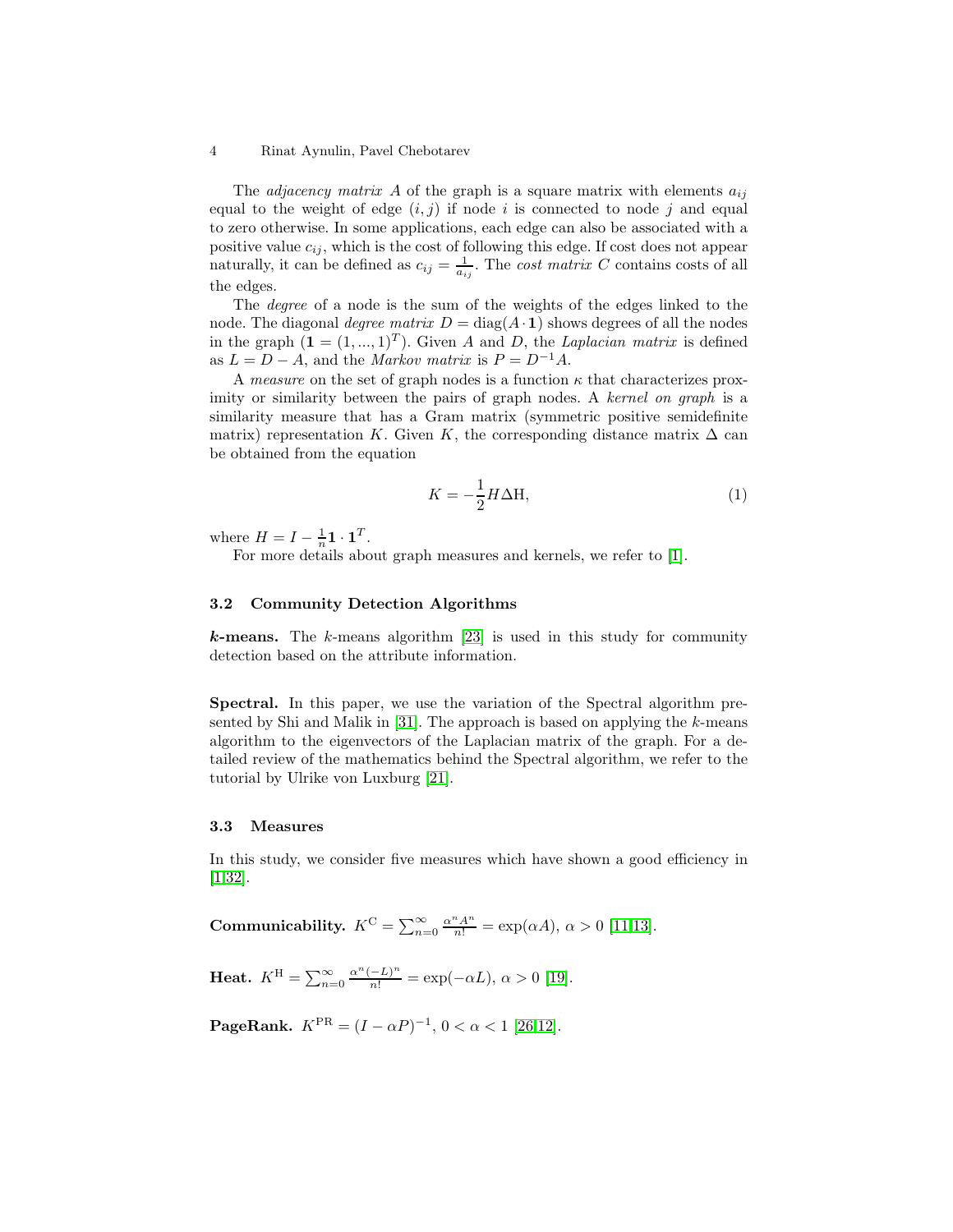**Free Energy.** Given P, C and the parameter  $\alpha$ , the matrix W can be defined as  $W = \exp(-\alpha C) \circ P$  (the "∘" symbol stands for element-wise multiplication). Then,  $Z = (I - W)^{-1}$  and  $S = (Z(C \circ W)) \div Z$  (the " $\div$ " symbol stands for element-wise division). Finally,  $\Delta^{\text{FE}} = \frac{\Phi + \Phi^T}{2}$  $\frac{\Phi}{2}^{\Phi}$ , where  $\Phi = \frac{\log(Z)}{\alpha}$  $\frac{g(Z)}{\alpha}$ . K<sup>FE</sup> can be obtained from  $\Delta^{\text{FE}}$  using transformation [\(1\)](#page-3-0) [\[18\]](#page-10-12).

Sigmoid Corrected Commute-Time. First, let us define the Corrected Commute-Time (CCT) kernel:  $K^{\text{CCT}} = HD^{-\frac{1}{2}}M(I-M)^{-1}MD^{-\frac{1}{2}}H$ , where  $H = I - \frac{1 \cdot 1^T}{n}$  $\frac{1}{n}$ ,  $M = D^{-\frac{1}{2}} (A - \frac{\mathbf{d} \cdot \mathbf{d}^T}{\text{vol}(G)})$  $\frac{\mathbf{d} \cdot \mathbf{d}^T}{\text{vol}(G)}$ ) $D^{-\frac{1}{2}}$ , **d** is a vector of elements of the diagonal degree matrix D, vol $(G) = \sum_{ij=1}^{n} a_{ij}$ . Then, the elements of  $K^{\text{SCCT}}$  are equal to  $K_{ij}^{\text{SCCT}} = \frac{1}{1+\exp(-\alpha K_{ij}^{\text{CCT}}/\sigma)},$  where  $\sigma$  is the standard deviation of the elements of  $K^{\text{CCT}}$ ,  $\alpha > 0$  [\[22,](#page-10-13)[32\]](#page-10-1).

#### 3.4 Clustering Quality Evaluation

To evaluate the community detection performance, we employ the Adjusted Rand Index (ARI) introduced in [\[15\]](#page-10-14). Some advantages of this quality index are listed in [\[24\]](#page-10-15).

ARI is based on the Rand Index (RI) introduced in [\[27\]](#page-10-16). The Rand Index quantifies the level of agreement between two partitions of n elements  $X$  and  $Y$ . Given a as the number of pairs of elements that are in the same clusters in both partitions, and b the number of pairs of elements in different clusters in both partitions, the Rand Index is defined as  $\frac{a+b}{\binom{n}{2}}$ .

The Adjusted Rand Index is the transformation of the Rand Index such that its expected value is 0 and maximum value is 1: ARI =  $\frac{\text{Index}-\text{ExpectedIndex}}{\text{MaxIndex}-\text{ExpectedIndex}}$ .

# 4 Proximity-based Community Detection in Attributed Networks

In order to apply the proximity measures described in Section [3.3](#page-3-1) to attributed networks, we need a way to embed node attribute information into the adjacency matrix. This can be done by modifying edge weights based on the attributes:

<span id="page-4-0"></span>
$$
a_{ij}^s = \beta a_{ij} + (1 - \beta)s_{ij},\tag{2}
$$

where  $\beta \in [0,1]$  and  $s_{ij} = s(\mathbf{f}_i, \mathbf{f}_j)$  is an attribute similarity measure calculated for nodes  $i$  and  $j$ . An attribute similarity measure, as the name implies, shows to what extent two nodes are similar by attributes.

By varying the coefficient  $\beta$ , we can make a trade-off between weighted adjacency and attribute similarity. So, when  $\beta = 0$ , the attributed adjacency matrix  $A<sup>s</sup>$  describes only nodes similarity by attributes, while with  $\beta = 1$  it coincides with A.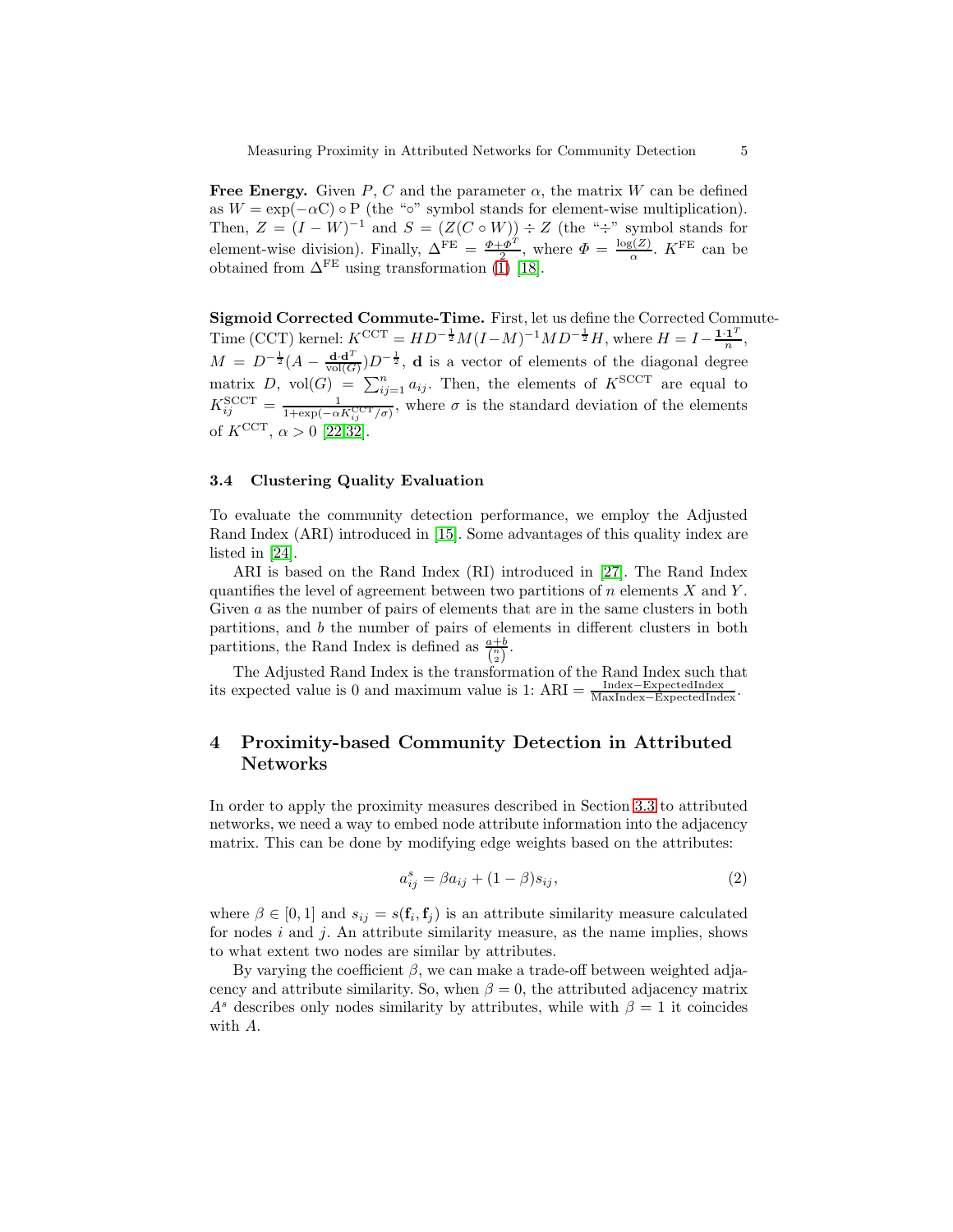Given  $A^s$ , we can compute attributed versions of all the other matrices required to define proximity measures. Then, the proximity measures can be calculated and applied for detecting clusters using the Spectral method.

To take node attributes into account, we use various attribute similarity measures. Let  $\mathbf{f}_i = (f_i^1, ..., f_i^d)$  and  $\mathbf{f}_j = (f_j^1, ..., f_j^d)$  be the attribute vectors of nodes  $i$  and  $j$ , respectively. The attribute similarity measures are defined as following:

- Matching Coefficient<sup>[7](#page-5-0)</sup> [\[33\]](#page-10-17):  $s^{\text{MC}}(\mathbf{f}_i, \mathbf{f}_j)$  =  $\sum_{k=1}^d \mathbb{1}(f_i^k = f_j^k)$  $\frac{d}{dx}$ , where  $\mathbb{1}(x)$  is the indicator function which takes the value of one if the condition x is true and zero otherwise;
- Cosine Similarity [\[34,](#page-11-2) Chapter 2]:  $s^{CS}(\mathbf{f}_i, \mathbf{f}_j) = \frac{\mathbf{f}_i \cdot \mathbf{f}_j}{\|\mathbf{f}_i\| \|\mathbf{f}_j}$  $\frac{1}{||{\bf f}_i||_2||{\bf f}_j||_2};$
- Extended Jaccard Similarity [\[34,](#page-11-2) Chapter 2]:  $s^{JS}(\mathbf{f}_i, \mathbf{f}_j) = \frac{\mathbf{f}_i \cdot \mathbf{f}_j}{||\mathbf{f}_i||_2^2 + ||\mathbf{f}_j||_2^2}$  $\frac{1}{||{\bf f}_i||_2^2 + ||{\bf f}_j||_2^2 - {\bf f}_i \cdot {\bf f}_j};$
- Manhattan Similarity [\[8\]](#page-9-12):  $s^{\text{MS}}(\mathbf{f}_i, \mathbf{f}_j) = \frac{1}{1 + ||\mathbf{f}_i \mathbf{f}_j||_1};$
- Euclidean Similarity [\[8\]](#page-9-12):  $s^{ES}(\mathbf{f}_i, \mathbf{f}_j) = \frac{1}{1 + ||\mathbf{f}_i \mathbf{f}_j||_2}$ .

# 5 Experiments

In this section, we compare attribute-aware proximity measures with the plain ones in experiments with several real-world datasets:

- WebKB [\[20\]](#page-10-18): a dataset of university web pages. Each web page is classified into one of five classes: course, faculty, student, project, staff. Each node is associated with a binary feature vector  $(d = 1703)$  describing presence or absence of words from the dictionary. This dataset consists of four unweighted graphs: Washington ( $n = 230$ ,  $m = 446$ ), Wisconsin ( $n = 265$ ,  $m = 530$ ), Cornell  $(n = 195, m = 304)$ , and Texas  $(n = 187, m = 328)$ .
- CiteSeer [\[29\]](#page-10-19): an unweighted citation graph of scientific papers. The dataset contains 3312 nodes and 4732 edges. Each paper in the graph is classified into one of six classes (the topic of the paper) and associated with a binary vector  $(d = 3703)$  describing the presence of words from the dictionary.
- Cora [\[29\]](#page-10-19): an unweighted citation graph of scientific papers with a structure similar to the CiteSeer graph. The number of nodes:  $n = 2708$ , the number of edges:  $m = 5429$ , the number of classes:  $c = 7$ , and the number of words in the dictionary (the length of the feature vector):  $d = 1433$ .

These datasets are clustered using multiple methods. First, we apply the k-means algorithm, which uses only attribute information and ignores graph

<span id="page-5-0"></span><sup>&</sup>lt;sup>7</sup> Since equality will be rare for continuous attributes, Matching Coefficient is mainly used for discrete attributes, especially binary ones.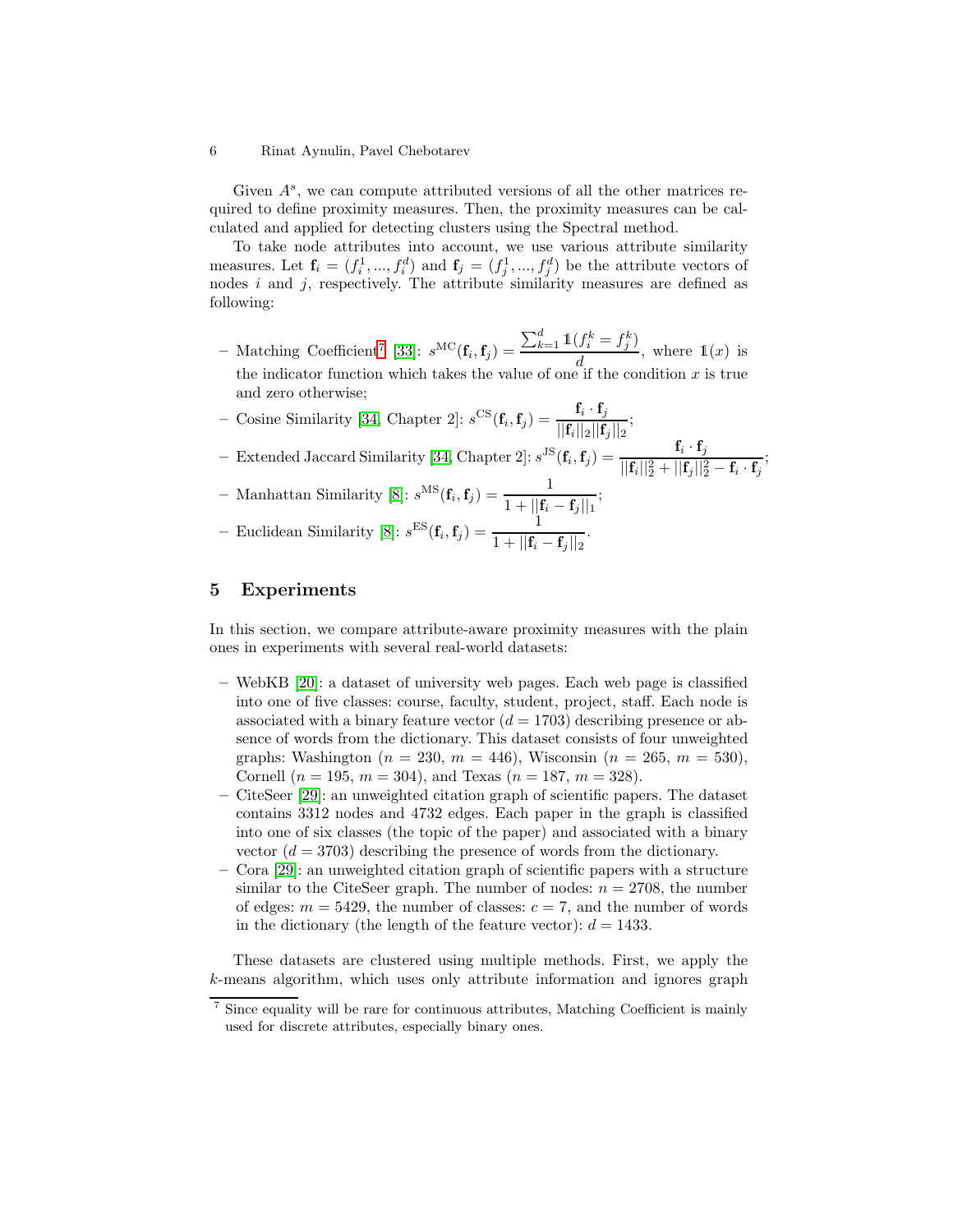structure. Then, each dataset is clustered with the Spectral algorithm and five plain proximity measures that do not use attribute information. Finally, communities are detected using the Spectral algorithm and attribute-aware proximity measures that employ both data dimensions (structure and attributes).

We use balanced versions of attribute similarity measures with  $\beta = \frac{1}{2}$  in [\(2\)](#page-4-0).

Each of the proximity measures depends on the parameter. So, we search for the optimal parameter in the experiments, and the results include clustering quality for the optimal parameter.

## 6 Results

In this section, we discuss the results of the experiments.

In Table [1,](#page-7-0) ARI for all the tested proximity measures and similarity measures on all the datasets is presented. "No" column shows the result for plain proximity measures that do not use attribute information. The table also presents ARI for the k-means clustering algorithm. The top-performing similarity measure is marked in red for each proximity measure.

As we can see, taking attributes into account improves community detection quality for all the proximity measures. Attribute-aware proximity measures outperform k-means for all the datasets except Texas. Therefore, we can conclude that in most cases, the proximity measures based on structure and attribute information perform better than both the plain proximity measures which use only structure information and the k-means clustering method which uses only attribute information.

Not all tested attribute similarity measures have shown good clustering quality. Figure [1](#page-8-0) presents the average rank and standard deviation for attribute similarity measures and  $k$ -means. The rank is averaged over 6 datasets. The figure contains 5 graphs: one for each proximity measure.

One can see that the Cosine Similarity and Extended Jaccard Similarity measures perform the best: they have the highest ranks for all the proximity measures. As for plain proximity measures, which are not combined with any similarity measure, they have one of the lowest ranks. The performance of the Matching Coefficient, the Manhattan Similarity, and the Euclidean Similarity measures varies for different proximity measures.

In Table [2,](#page-8-1) the top-performing combinations of a proximity measure and a similarity measure are presented. As can be seen, the undisputed leader is Free Energy combined with the Cosine Similarity measure.

## 7 Conclusion

In this paper, we investigated the possibility of applying proximity measures for community detection in attributed networks. We studied a number of proximity measures, including Communicability, Heat, PageRank, Free Energy, and Sigmoid Corrected Commute-Time. Attribute information was embedded into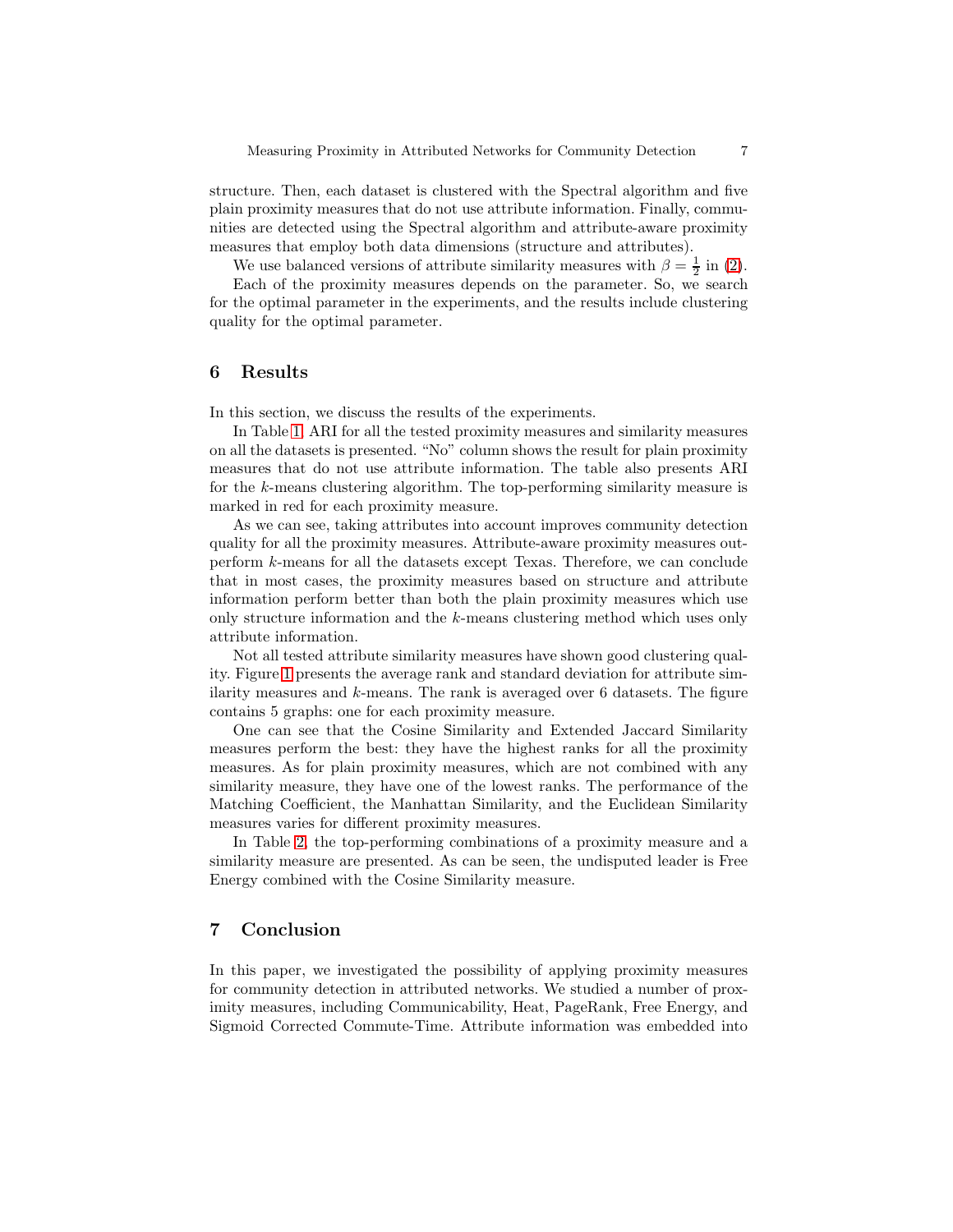<span id="page-7-0"></span>

| Prox. Measure         |             | Similarity Measure     |                        |        |             |          |  |  |
|-----------------------|-------------|------------------------|------------------------|--------|-------------|----------|--|--|
|                       | MC          | $\overline{\text{CS}}$ | $\overline{\text{JS}}$ | MS     | ES          | No       |  |  |
|                       |             |                        | Washington             |        |             |          |  |  |
| Communicability 0.048 |             | 0.458                  | 0.352                  | 0.13   | 0.24        | 0.05     |  |  |
| Heat                  | 0.058       | 0.457                  | 0.444                  | 0.093  | 0.055       | 0.043    |  |  |
| PR                    | 0.269       | 0.461                  | 0.39                   | 0.097  | 0.087       | 0.037    |  |  |
| FE                    | 0.291       | 0.461                  | 0.322                  | 0.129  | 0.243       | 0.009    |  |  |
| <b>SCCT</b>           | 0.307       | 0.397                  | $\,0.362\,$            | 0.132  | 0.28        | 0.048    |  |  |
| $k$ -means            |             |                        |                        | 0.095  |             |          |  |  |
| Wisconsin             |             |                        |                        |        |             |          |  |  |
| Communicability       | 0.089       | 0.459                  | 0.41                   | 0.104  | 0.064       | 0.02     |  |  |
| Heat                  | 0.075       | 0.472                  | $0.416\,$              | 0.111  | $\,0.092\,$ | 0.082    |  |  |
| PR                    | $0.126\,$   | 0.471                  | $0.36\,$               | 0.13   | 0.067       | 0.045    |  |  |
| FE                    | $\,0.081\,$ | 0.441                  | 0.398                  | 0.066  | 0.066       | 0.064    |  |  |
| SCCT                  | 0.056       | 0.354                  | 0.383                  | 0.103  | 0.089       | 0.045    |  |  |
| $k$ -means            |             |                        |                        | 0.364  |             |          |  |  |
| Cornell               |             |                        |                        |        |             |          |  |  |
| Communicability 0.012 |             | 0.2                    | 0.107                  | 0.034  | 0.058       | 0.035    |  |  |
| Heat                  | $\,0.064\,$ | 0.181                  | 0.109                  | 0.069  | 0.046       | 0.072    |  |  |
| PR                    | 0.047       | 0.118                  | 0.088                  | 0.011  | $-0.025$    | 0.063    |  |  |
| FE                    | 0.053       | 0.308                  | 0.309                  | 0.046  | 0.058       | $-0.013$ |  |  |
| <b>SCCT</b>           | 0.076       | 0.193                  | 0.112                  | 0.057  | 0.055       | 0.027    |  |  |
| $k$ -means            |             |                        |                        | 0.066  |             |          |  |  |
|                       |             |                        | Texas                  |        |             |          |  |  |
| Communicability 0.118 |             | 0.288                  | 0.281                  | 0.177  | 0.23        | 0.008    |  |  |
| Heat                  | 0.137       | 0.212                  | 0.289                  | 0.076  | 0.156       | $-0.013$ |  |  |
| PR                    | 0.221       | 0.174                  | 0.287                  | 0.073  | 0.133       | 0.0      |  |  |
| FE                    | 0.23        | 0.342                  | 0.233                  | 0.23   | 0.234       | 0.041    |  |  |
| <b>SCCT</b>           | 0.274       | 0.344                  | 0.258                  | 0.21   | 0.253       | 0.15     |  |  |
| $k$ -means            |             |                        |                        | 0.409  |             |          |  |  |
| CiteSeer              |             |                        |                        |        |             |          |  |  |
| Communicability       | 0.0         | 0.24                   | 0.282                  | 0.001  | 0.001       | 0.113    |  |  |
| Heat                  | 0.001       | 0.258                  | 0.276                  | 0.005  | 0.004       | 0.112    |  |  |
| PR                    | 0.003       | 0.242                  | 0.266                  | $-0.0$ | 0.001       | 0.109    |  |  |
| FE                    | 0.0         | 0.41                   | 0.41                   | 0.162  | 0.186       | $-0.001$ |  |  |
| <b>SCCT</b>           | 0.001       | 0.252                  | 0.31                   | 0.051  | 0.183       | 0.018    |  |  |
| $k$ -means            |             |                        |                        | 0.1    |             |          |  |  |
| Cora                  |             |                        |                        |        |             |          |  |  |
| Communicability       | 0.0         | 0.107                  | 0.119                  | 0.09   | 0.027       | 0.002    |  |  |
| Heat                  | 0.071       | 0.083                  | 0.061                  | 0.076  | 0.024       | 0.002    |  |  |
| PR                    | 0.032       | 0.138                  | 0.135                  | 0.068  | 0.029       | 0.005    |  |  |
| FE                    | 0.023       | 0.408                  | 0.404                  | 0.301  | 0.236       | $-0.001$ |  |  |
| <b>SCCT</b>           | 0.025       | 0.156                  | 0.189                  | 0.127  | 0.184       | 0.002    |  |  |
| $k$ -means            | 0.07        |                        |                        |        |             |          |  |  |

Table 1: Results of the experiments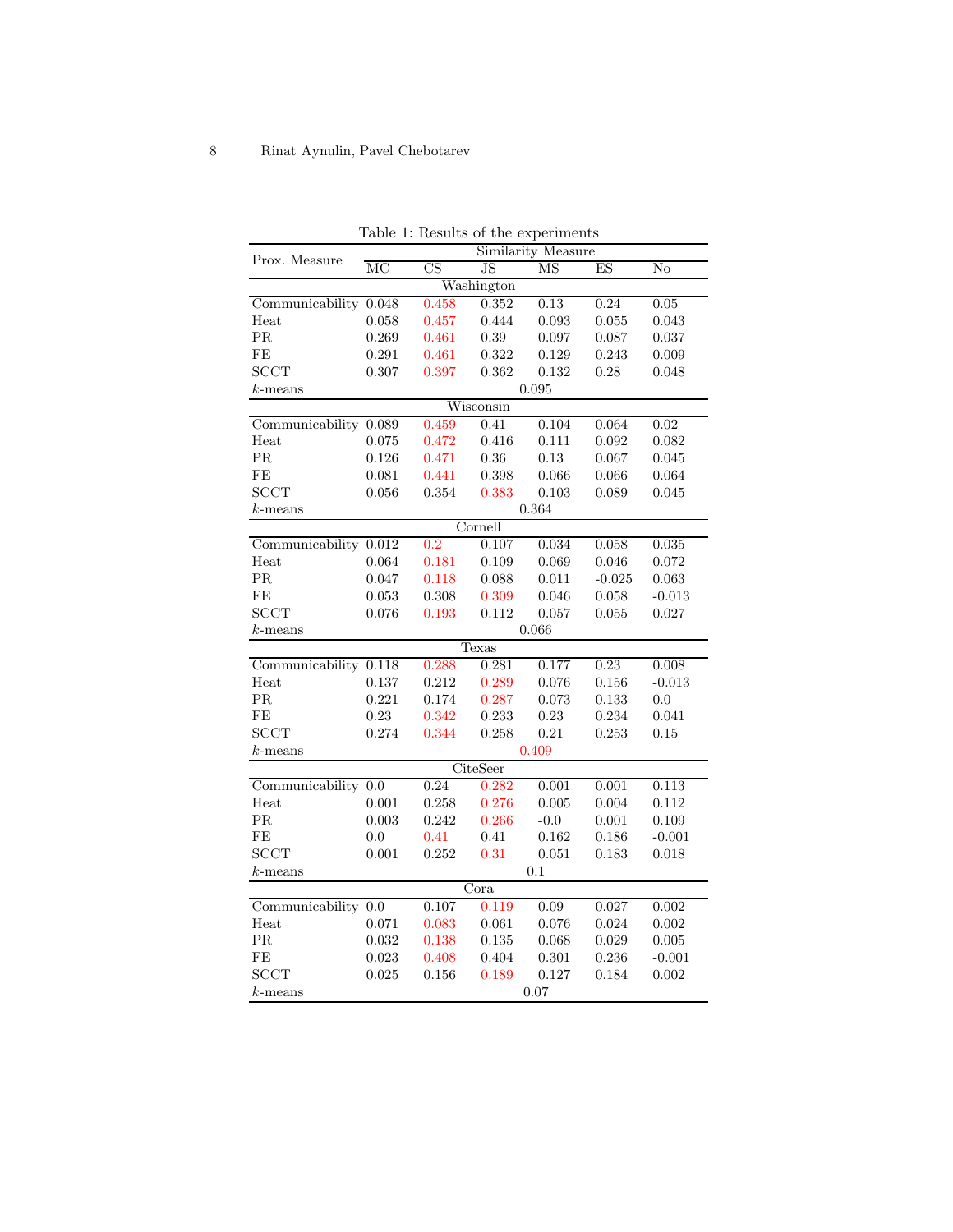<span id="page-8-0"></span>

Fig. 1: Average rank and standard deviation for attribute similarity measures and  $k$ -means

| Nº | Proximity measure | Similarity measure | Average rank |
|----|-------------------|--------------------|--------------|
|    | FE                | CS                 | 2.833        |
| 2  | FE.               | JS                 | 6.333        |
| 3  | Communicability   | CS                 | 6.667        |
| 4  | <b>SCCT</b>       | JS                 | 7.333        |
| 5  | <b>SCCT</b>       | CS                 | 7.667        |
| 6  | Communicability   | JS                 | 8.333        |
|    | РR                | CS                 | 8.333        |
| 8  | Heat              | CS                 | 8.667        |

<span id="page-8-1"></span>Table 2: The top-performing pairs of proximity measure and similarity measure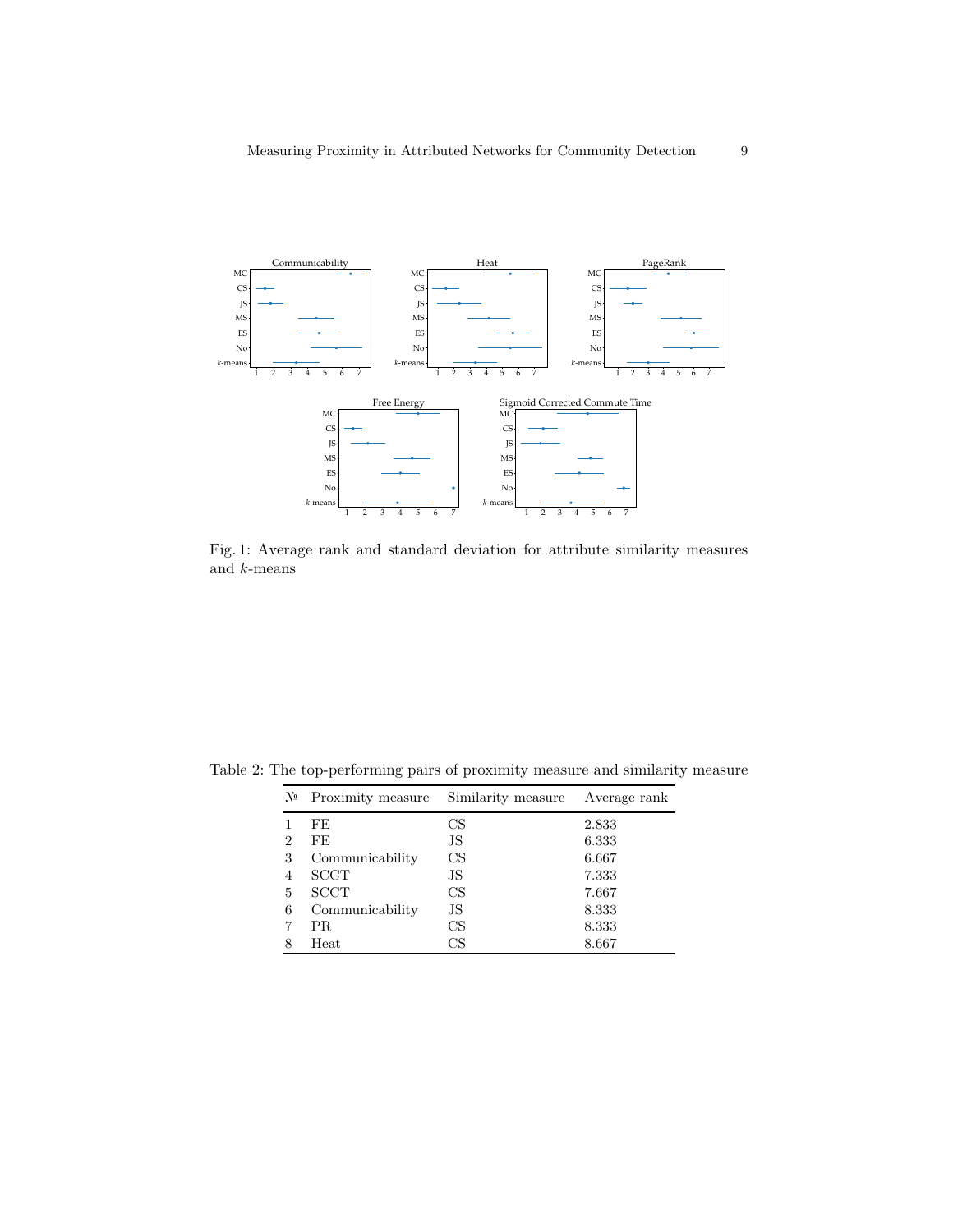proximity measures using several attribute similarity measures, i.e., the Matching Coefficient, the Cosine Similarity, the Extended Jaccard Similarity, the Manhattan Similarity, and the Euclidean Similarity.

According to the results of the experiments, taking node attributes into account when measuring proximity improves the efficiency of proximity measures for community detection. Not all attribute similarity measures perform equally well. The top-performing attribute similarity measures were the Cosine Similarity and Extended Jaccard Similarity.

Future studies may address the problem of choosing the optimal  $\beta$  in [\(2\)](#page-4-0). Another area for future research is to find more effective attribute similarity measures.

# <span id="page-9-2"></span>References

- 1. Avrachenkov, K., Chebotarev, P., Rubanov, D.: Kernels on graphs as proximity measures. In: International Workshop on Algorithms and Models for the Web-Graph. LNCS, vol. 10519, pp. 27–41. Springer (2017)
- <span id="page-9-9"></span>2. Aynulin, R.: Efficiency of transformations of proximity measures for graph clustering. In: International Workshop on Algorithms and Models for the Web-Graph. LNCS, vol. 11631, pp. 16–29. Springer (2019)
- <span id="page-9-3"></span>3. Bothorel, C., Cruz, J.D., Magnani, M., Micenkova, B.: Clustering attributed graphs: Models, measures and methods. Network Science 3(3), 408–444 (2015)
- <span id="page-9-7"></span>4. Chebotarev, P.Y., Shamis, E.: On the proximity measure for graph vertices provided by the inverse Laplacian characteristic matrix. In: 5th Conference of the International Linear Algebra Society, Georgia State University, Atlanta. pp. 30–31 (1995)
- <span id="page-9-6"></span>5. Chebotarev, P.: The walk distances in graphs. Discrete Applied Mathematics 160(10-11), 1484–1500 (2012)
- <span id="page-9-4"></span>6. Chunaev, P.: Community detection in node-attributed social networks: a survey. Computer Science Review 37, 100286 (2020)
- <span id="page-9-0"></span>7. Costa, L.d.F., Oliveira Jr, O.N., Travieso, G., Rodrigues, F.A., Villas Boas, P.R., Antiqueira, L., Viana, M.P., Correa Rocha, L.E.: Analyzing and modeling realworld phenomena with complex networks: A survey of applications. Advances in Physics 60(3), 329–412 (2011)
- <span id="page-9-12"></span>8. Dang, T., Viennet, E.: Community detection based on structural and attribute similarities. In: International Conference on Digital Society (ICDS). pp. 7–12 (2012)
- <span id="page-9-1"></span>9. Deza, M.M., Deza, E.: Encyclopedia of Distances. Fourth Edition, Springer, Berlin (2016)
- <span id="page-9-5"></span>10. Dijkstra, E.W., et al.: A note on two problems in connexion with graphs. Numerische Mathematik 1(1), 269–271 (1959)
- <span id="page-9-10"></span>11. Estrada, E.: The communicability distance in graphs. Linear Algebra and its Applications 436(11), 4317–4328 (2012)
- <span id="page-9-8"></span>12. Fouss, F., Francoisse, K., Yen, L., Pirotte, A., Saerens, M.: An experimental investigation of kernels on graphs for collaborative recommendation and semisupervised classification. Neural Networks 31, 53–72 (2012)
- <span id="page-9-11"></span>13. Fouss, F., Yen, L., Pirotte, A., Saerens, M.: An experimental investigation of graph kernels on a collaborative recommendation task. In: Sixth International Conference on Data Mining (ICDM'06). pp. 863–868. IEEE (2006)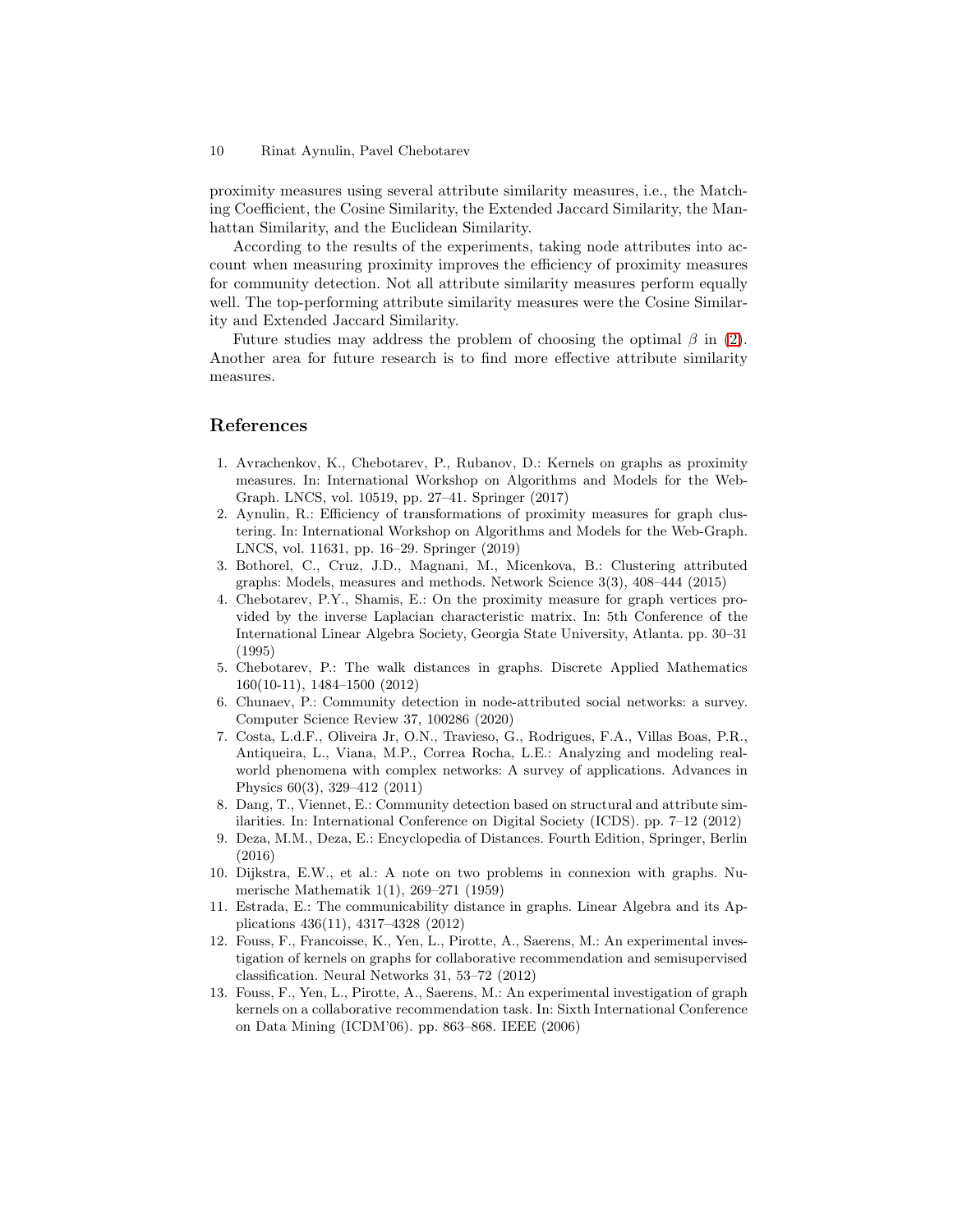Measuring Proximity in Attributed Networks for Community Detection 11

- <span id="page-10-14"></span><span id="page-10-3"></span>14. Girvan, M., Newman, M.E.: Community structure in social and biological networks. Proceedings of the National Academy of Sciences 99(12), 7821–7826 (2002)
- 15. Hubert, L., Arabie, P.: Comparing partitions. Journal of Classification 2(1), 193– 218 (1985)
- <span id="page-10-2"></span>16. Ivashkin, V., Chebotarev, P.: Do logarithmic proximity measures outperform plain ones in graph clustering? In: International Conference on Network Analysis. PROMS, vol. 197, pp. 87–105. Springer (2016)
- <span id="page-10-4"></span>17. Jain, A.K.: Data clustering: 50 years beyond k-means. Pattern Recognition Letters 31(8), 651–666 (2010)
- <span id="page-10-12"></span>18. Kivimäki, I., Shimbo, M., Saerens, M.: Developments in the theory of randomized shortest paths with a comparison of graph node distances. Physica A: Statistical Mechanics and its Applications 393, 600–616 (2014)
- <span id="page-10-10"></span>19. Kondor, R., Lafferty, J.: Diffusion kernels on graphs and other discrete input spaces. In: International Conference on Machine Learning. pp. 315–322 (2002)
- <span id="page-10-18"></span>20. Lu, Q., Getoor, L.: Link-based classification. In: Proceedings of the 20th International Conference on Machine Learning (ICML-03). pp. 496–503 (2003)
- <span id="page-10-13"></span><span id="page-10-9"></span>21. von Luxburg, U.: A tutorial on spectral clustering. Statistics and Computing 17(4), 395–416 (2007)
- 22. von Luxburg, U., Radl, A., Hein, M.: Getting lost in space: Large sample analysis of the resistance distance. In: Advances in Neural Information Processing Systems. pp. 2622–2630 (2010)
- <span id="page-10-7"></span>23. MacQueen, J., et al.: Some methods for classification and analysis of multivariate observations. In: Proceedings of the fifth Berkeley Symposium on Mathematical Statistics and Probability. pp. 281–297. Oakland, CA, USA (1967)
- <span id="page-10-15"></span>24. Milligan, G.W., Cooper, M.C.: A study of the comparability of external criteria for hierarchical cluster analysis. Multivariate Behavioral Research 21(4), 441–458 (1986)
- <span id="page-10-6"></span>25. Neville, J., Adler, M., Jensen, D.: Clustering relational data using attribute and link information. In: Proceedings of the Text Mining and Link Analysis Workshop, 18th International Joint Conference on Artificial Intelligence. pp. 9–15 (2003)
- <span id="page-10-11"></span>26. Page, L., Brin, S., Motwani, R., Winograd, T.: The pagerank citation ranking: Bringing order to the web. Tech. rep., Stanford InfoLab (1999)
- <span id="page-10-16"></span>27. Rand, W.M.: Objective criteria for the evaluation of clustering methods. Journal of the American Statistical Association 66(336), 846–850 (1971)
- <span id="page-10-5"></span>28. Ruan, Y., Fuhry, D., Parthasarathy, S.: Efficient community detection in large networks using content and links. In: Proceedings of the 22nd International Conference on World Wide Web. pp. 1089–1098 (2013)
- <span id="page-10-19"></span>29. Sen, P., Namata, G., Bilgic, M., Getoor, L., Galligher, B., Eliassi-Rad, T.: Collective classification in network data. AI Magazine 29(3), 93–93 (2008)
- <span id="page-10-0"></span>30. Sharpe, G.: Solution of the  $(m+1)$ -terminal resistive network problem by means of metric geometry. In: Proceedings of the First Asilomar Conference on Circuits and Systems, Pacific Grove, CA. pp. 319–328 (1967)
- <span id="page-10-8"></span>31. Shi, J., Malik, J.: Normalized cuts and image segmentation. IEEE Transactions on Pattern Analysis and Machine Intelligence 22(8), 888–905 (2000)
- <span id="page-10-1"></span>32. Sommer, F., Fouss, F., Saerens, M.: Comparison of graph node distances on clustering tasks. In: International Conference on Artificial Neural Networks. LNCS, vol. 9886, pp. 192–201. Springer (2016)
- <span id="page-10-17"></span>33. Sulc, Z., Rezanková, H.: Evaluation of recent similarity measures for categorical data. In: Proceedings of the 17th International Conference Applications of Mathematics and Statistics in Economics. Wydawnictwo Uniwersytetu Ekonomicznego we Wrocławiu, Wroclaw. pp.  $249-258$  (2014)